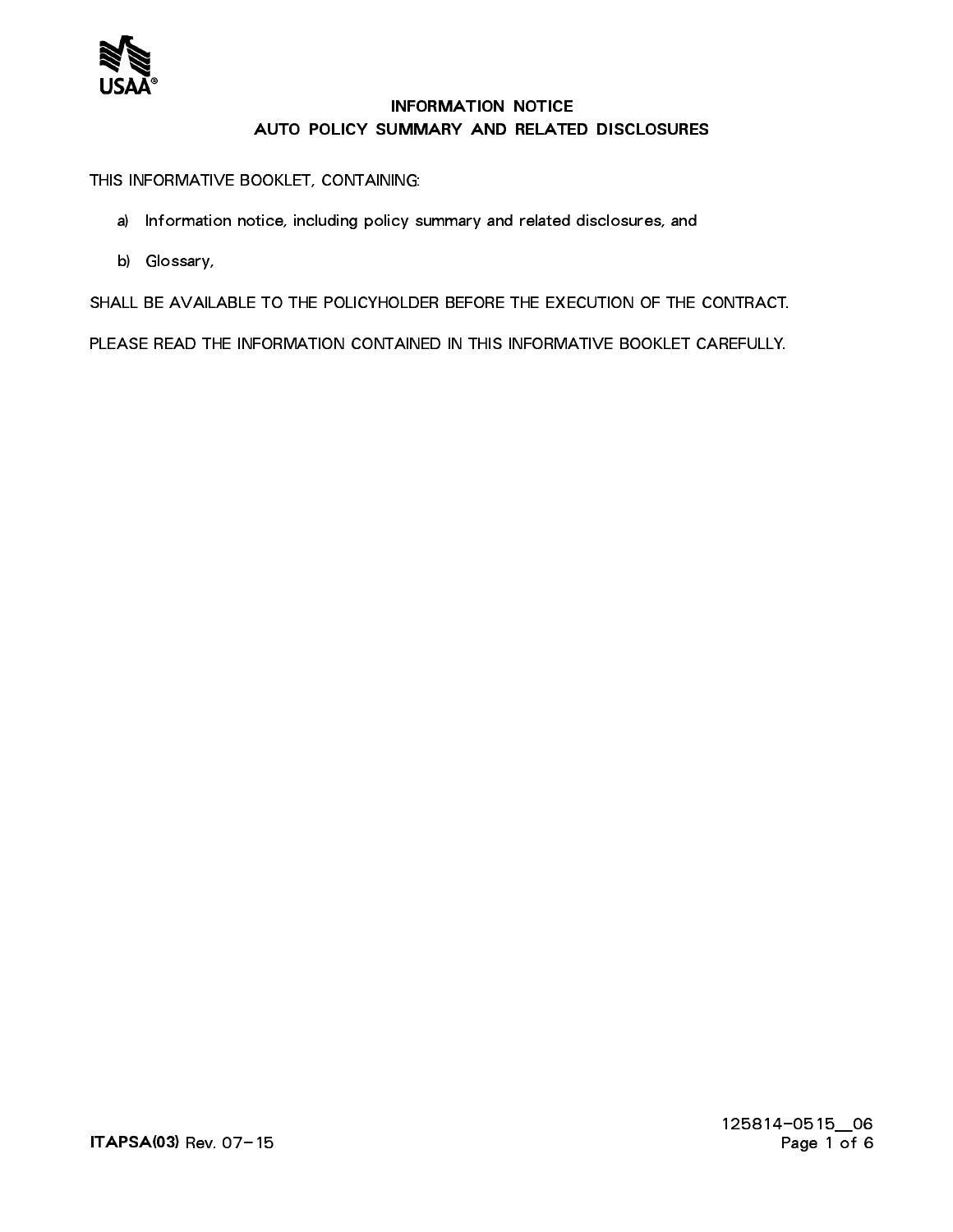# INFORMATION NOTICE AUTO POLICY SUMMARY AND RELATED DISCLOSURES

This information notice has been drawn up in accordance with the form required by the Italian Insurance Supervisory Authority (IVASS) but its content is not subject to prior approval.

The policy-holder shall familiarize him/herself with the insurance conditions before accepting the policy.

This is a summary of the Italy Auto Policy issued by USAA Limited. It does not contain its full terms, conditions, or exclusions. Please read the policy for detailed coverage information. Coverage only applies when there is a corresponding premium shown on the Declarations. The USAA Limited Italy Auto Policy is written in English.

## Part A - Liability Coverage

- Bodily Injury (BI) provides coverage for legal liability when operation of your covered vehicle causes accidental injury or death to others.
- Property Damage (PD) provides coverage for legal liability when operation of your covered vehicle causes accidental damage to someone else's property.

Optional coverages available and applicable if shown on the Declarations with limits and corresponding premiums are:

#### Part B - Medical Payments Coverage

- Pays for necessary medical, hospital, and funeral expenses for a covered person injured while in your vehicle.
- Pays expenses incurred within one year following the date of an auto accident.

## Part D - Physical Damage Coverage

• Comprehensive: Pays, subject to your deductible, for direct and accidental loss or damage to your vehicle caused by

fire, theft, earthquake, hail, flood, windstorm, vandalism, and any other perils that aren't specifically excluded in your policy. It also pays for breakage of glass.

- Collision: Pays, subject to your deductible, for direct and accidental loss or damage to your vehicle caused by **COVERAGES collision or upset.** 
	- Rental Reimbursement: Reimburses you for reasonable expenses incurred to rent a vehicle if your covered auto is withdrawn from use for more than 24 hours due to a loss covered under Comprehensive Coverage or caused by a collision.
	- USAA Roadside Assistance: Pays the reasonable costs incurred for:
		- a. Mechanical labor up to one hour at the place of breakdown.
		- b. Locksmith service to gain access to your covered auto.
		- c. Towing to the nearest place where necessary repairs can be made during regular business hours, if the vehicle will not run or is stranded on or immediately next to a public road.
		- d. Delivery of gas or oil to, or a change of tire on a disabled vehicle. However, we do not pay for the cost of these items.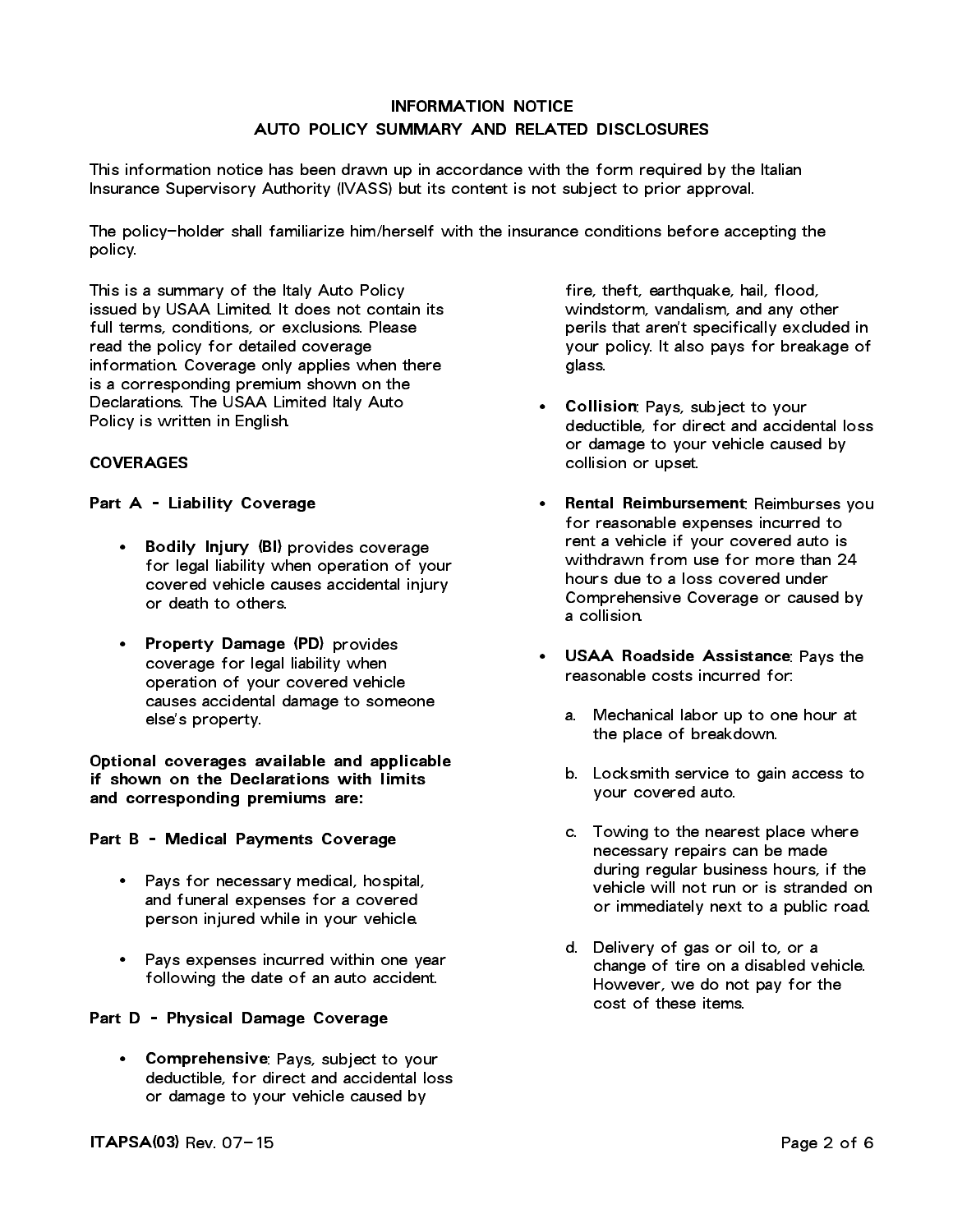We do not provide Liability Coverage:

- For damage to property owned by, rented to or being transported by a covered person.
- For punitive damages.
- For the ownership, maintenance or use
	- a. Any motorized vehicle having less Latter delicit at 1100 than four wheels, unless the vehicle<br>is vour covered auto.
	- b. Any vehicle a family member owns that is not on your policy. We may provide coverage if you borrow this vehicle and are involved in an accident.
	- c. Any vehicle while it's operated in, or in practice for, any driving contest or challenge.

In addition, we do not provide Medical Payments coverage for bodily injury sustained while occupying the types of vehicles listed above.

We do not provide Liability Coverage or and other pertinent records. Medical Payments Coverage for any covered person: **B**  $\bullet$  Submit proof of loss when required by

- For bodily injury or property damage occurring while your covered auto is rented or leased to others, or shared as part of a personal vehicle sharing program.
- While using your covered auto without expressed or implied permission.

This policy applies only to accidents and losses which occur during the policy period as shown on the Declarations and within the policy territory. The policy period is shown on the Declarations.

# LIMITATIONS AND EXCLUSIONS YOUR DUTIES WHEN APPLYING FOR A **POLICY**

You must answer the questions we ask during the application process correctly and completely without any omissions. If you answer the questions incorrectly or incompletely, we may be free from our obligation to pay.

# YOUR DUTIES DURING THE POLICY PERIOD

of: Please refer to the Changes section under Part E - General Provisions in your USAA Limited

## YOUR DUTIES IN THE EVENT OF A LOSS

If you experience a loss that may be covered by your USAA Limited Italy Auto Policy, you must notify us promptly of how, when, and where the accident or loss happened. You may notify us by calling CLAIMS at 00800-531-82220, or submit your claim at usaa.com. Notice should also include the names and addresses of any injured persons and witnesses. You must also:

- Promptly send us copies of any notices or legal papers received in connection with a suit, accident, or loss.
- Authorize us to obtain medical reports
- us.

If you don't adhere to those duties, we may not be obliged to pay.

## INFORMATION ABOUT CANCELLATION

The USAA Limited Italy Auto Policy may be canceled during the policy period as follows:

• You may cancel the policy for any reason and at any time by notifying us. The effective date of cancellation cannot be earlier than the date of the request unless we agree to an earlier date.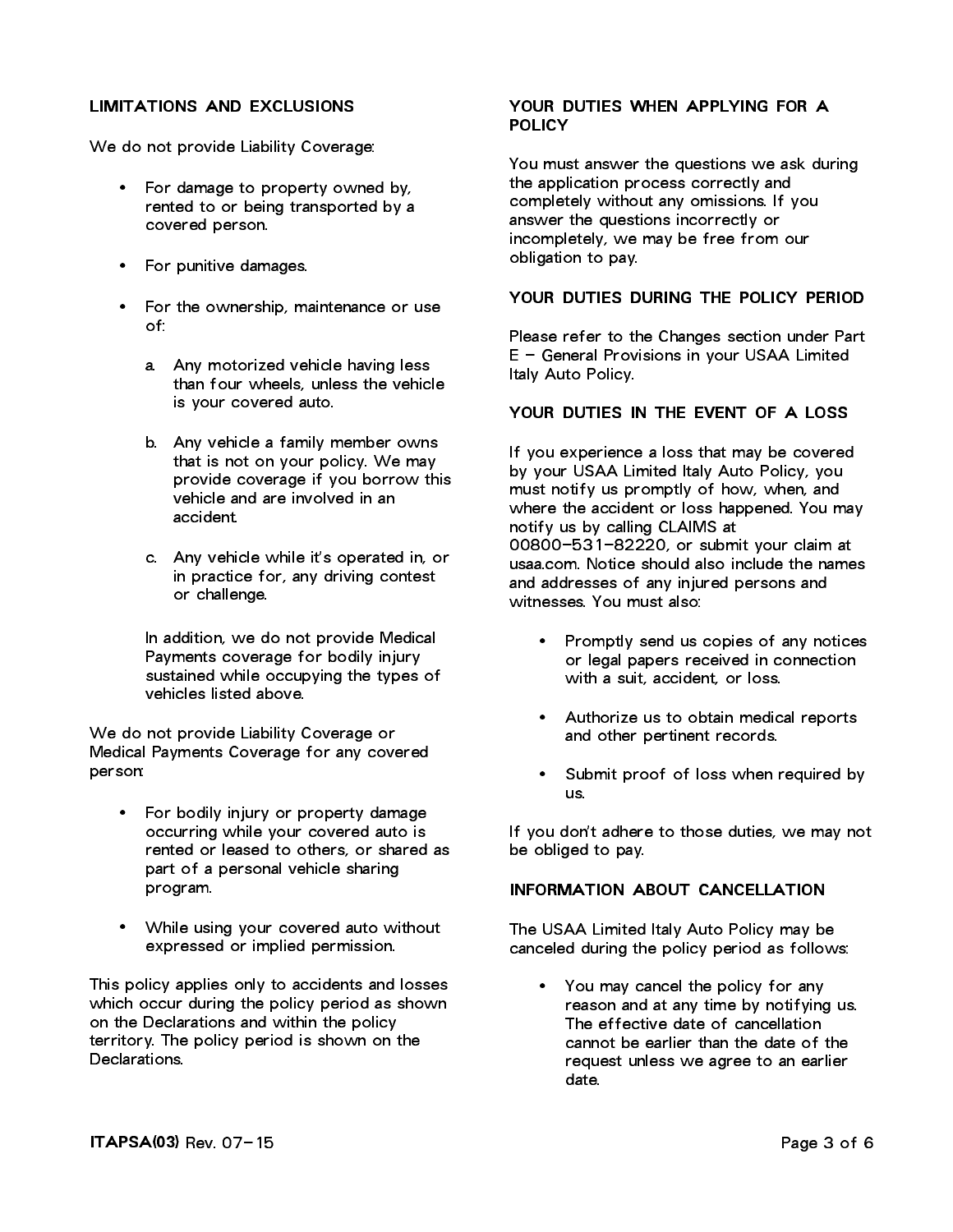- We may cancel this policy by sending notice to the named insured shown on the Declarations. This cancellation notice may be delivered to the named insured, mailed by postal mail to the most recent address you provided to us or sent electronically if we have your consent and agreement on file to receive documents electronically. In any event, we will give:
	- a. At least ten days notice if cancellation is for nonpayment of premium or if notice is mailed during the first 60 days this policy is in effect and this is not a renewal ettect and this is not a renewal **STATEMENT OF PRICE**<br>policy.
	- b. At least 20 days notice in all other cases.

#### REDRESS

#### Appraisal

Under Physical Damage Coverage, if you and we disagree on the amount of loss, either can demand an appraisal.

Choice of Law

The Courts of Italy will settle any disputes that arise between us and a covered person regarding the USAA Limited Italy Auto Policy.

## USAA LIMITED CONTACT INFORMATION

USAA Limited 4th Floor Fitzwilliam House 10 St Mary Axe London EC3A 8AE England COMPLAINTS

Registration No: 730577

Policy Service: 00800-531-81110 Claims Service: 00800-531-82220 USAA Limited is a firm regulated by the laws of the United Kingdom and operates under Freedom of Services in Italy and other European Union locations.

#### COMPENSATION SCHEME

USAA Limited is covered by the Financial Services Compensation Scheme (FSCS). Depending on the type of business and the circumstances of the claim, you may be entitled to compensation from the scheme if we cannot meet our obligations. For more information, contact the FSCS.

The Declarations and billing statement include your total amount of premium and fees. Italy charges an Insurance Premium Tax on auto and property insurance premiums. We are required to collect the tax and forward it to the local authorities. We will display the tax amount separately on the USAA Limited Auto Policy Declarations and on your billing statement.

### NOTICE OF DEDUCTION DUE TO LATE PAYMENT OR NONPAYMENT OF PREMIUM

In accordance with the Financial Conduct Authority and the Prudential Regulation Authority rules, we may deduct any outstanding premium due to us from the amount otherwise payable for a claim.

#### REQUESTING AN ADDITIONAL COPY OF YOUR POLICY

You have the right to request an additional copy of the USAA Limited Italy Auto Policy at renewal.

USAA Limited strives to provide excellent service. If you have any complaints about our service, please refer to the Complaint Against Us section in Part  $E -$  General Provisions of the Italy Auto Policy. Complaints may subsequently be referred to the Financial Ombudsman Service: http://financial-ombudsman.org.uk/.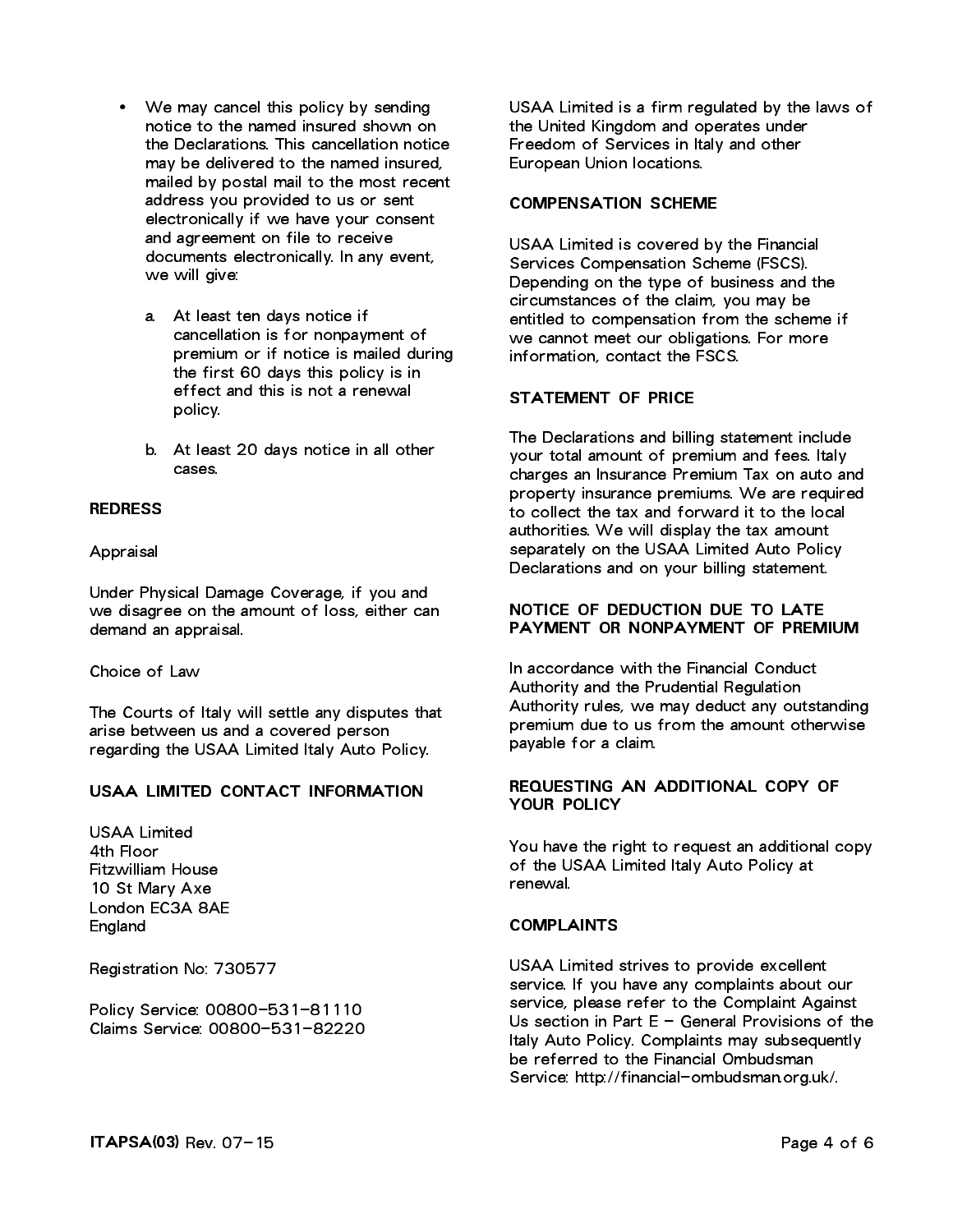#### Glossary

(The definitions of terms listed as singular are intended to refer to the plural as well.)

You/your: The named insured shown on the Declarations and spouse or registered civil partner if a resident of the same household.

We/us: USAA Limited, the company providing this insurance.

Actual cash value: The amount that it would cost, at the time of loss, to buy a comparable vehicle. As applied to your covered auto, a comparable vehicle is one of the same make, model, model year, body type, and options with substantially similar mileage and physical condition.

Auto business: The business of altering, customizing, leasing, parking, repairing, road testing, delivering, selling, servicing, towing, repossessing or storing vehicles.

Bodily injury: Bodily harm, sickness, disease or death. Bodily injury does not include mental injuries such as emotional distress, mental anguish, humiliation, mental distress, or any similar injury unless it arises out of physical injury to some person.

Collision: The impact with an object and includes upset of a vehicle.

Covered person: For Part  $A -$  Liability Coverage and Part  $B -$  Medical Payments Coverage, the insured or any family member while occupying any auto and any other person while occupying your covered auto. For Medical Payments Coverage, the insured or any family member while not occupying a motor vehicle if injured by a motor vehicle designed for use mainly on public roads, including a miscellaneous vehicle or trailer.

Driving contest or challenge: A competition against other people, vehicles, or time, or an activity that challenges the speed or handling characteristics of a vehicle, or improves or demonstrates driving skills, provided the activity occurs on a track or course that is closed from nonparticipants. Driving contest or challenge includes driving on the Nurburgring Nordschleife.

Family member: A person related to the insured by blood, marriage, civil partnership or adoption who resides primarily in your household, including a ward or foster child.

Fungi: Any type or form of fungi, including mold or mildew, and includes any mycotoxins, spores, scents, or byproducts produced or released by fungi.

Loss: Direct and accidental damage to the operational safety, function, or appearance of, or theft of, your covered auto.

Medical payment fee: The amount, as determined by us or someone on our behalf, which we will pay for charges made by a licensed hospital, licensed physician, or other licensed medical provider for medically necessary and appropriate medical services.

Medically necessary and appropriate medical services: Those services or supplies provided or prescribed by a licensed hospital, licensed physician, or other licensed medical provider that, as determined by us or someone on our behalf, are required to identify or treat bodily injury caused by an auto accident and sustained by a covered person.